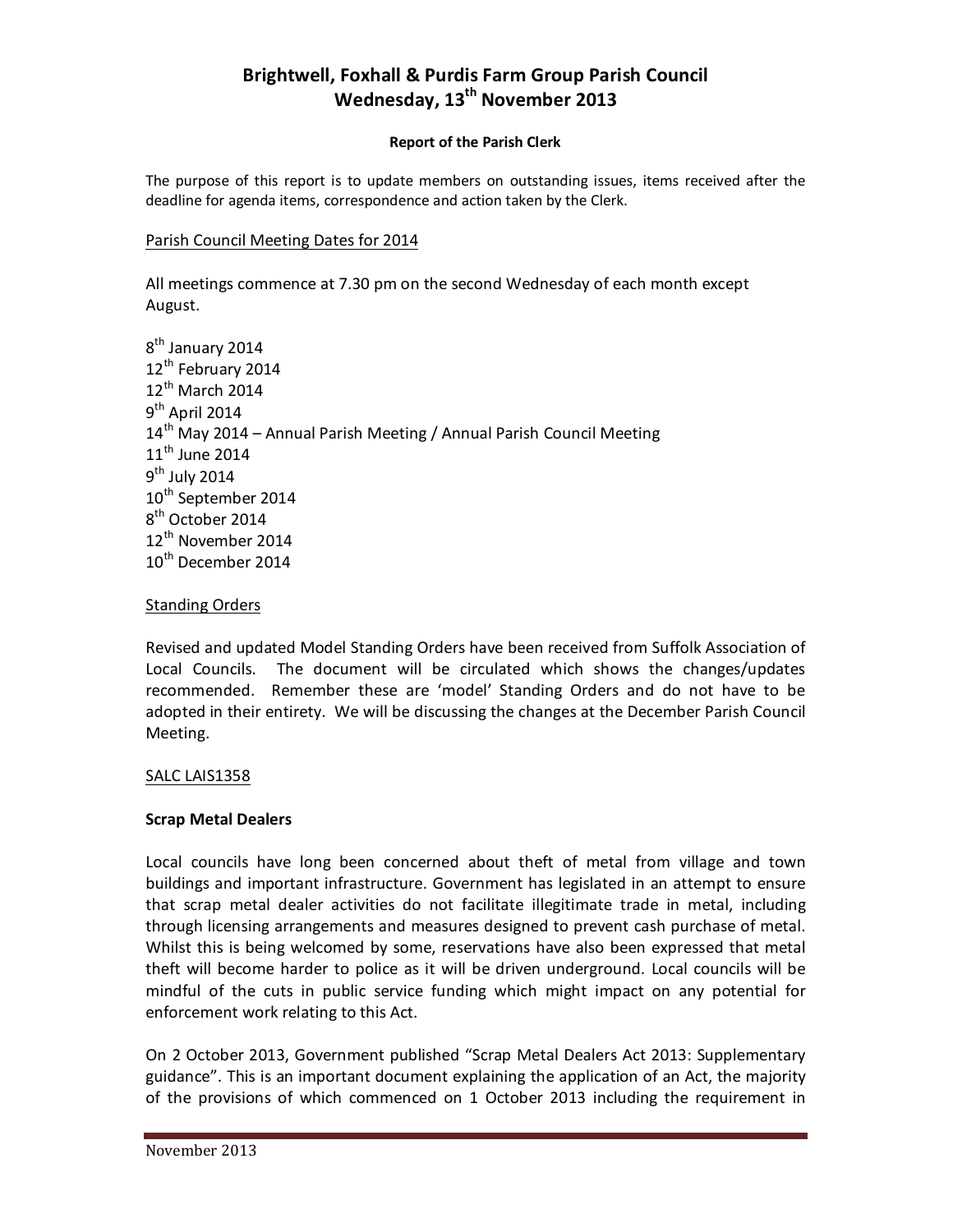section 1(1) to be authorised by a licence in order to carry on business as a scrap metal dealer.

## SALC LAIS1359

#### **Sustainable Communities Act**

Town and parish councils (local councils) now benefit from a mechanism which enables proposals from local councils to improve the sustainability of their communities to be considered by Government.

The original idea of the Sustainable Communities Act 2007 was to provide an opportunity for people at grassroots level to help reverse community decline. It was introduced against a background of a national decline in small shops, banks branches, Post Offices, health facilities and other key facilities for communities. It was the result of a five-year campaign of over 100 national organisations, thousands of local organisations and tens of thousands of individuals. Local Works was the body that brought together and coordinated the drive to create and implement the Act and remains an active promoter of use of the Act.

'We want to make localism real' claimed Government when encouraging use of the Sustainable Communities Act. However, this was a difficult claim to sustain when local councils were not originally able to directly submit proposals under the Act. Government recognised the increasing role of town and parish councils in improving the conditions for local action. A consultation considered extending to local councils the right under the Act to submit proposals to the Secretary of State with a connected appeal to the 'Selector' (effectively an appeal mechanism against Government non-implementation of proposals under the Act). This right had hitherto been restricted to principal local authorities which meant that local councils could only raise their proposals with Government a) if a principal local authority had adopted the Act and b) if that principal local authority chose to adopt the proposal to take it forward. Government agreed to extend the power to local councils.

The Sustainable Communities Regulations 2012 give the Selector greater flexibility in the way proposals are considered. The National Association of Local Councils (NALC) has been given the new role of 'Parish Selector' (the Local Government Association applies for principal local authorities). Local Works have an observer role on the NALC Advisory Panel which will consider whether to re-submit any rejected proposals back to Government.

The Sustainable Communities (Parish Councils) Order 2013 came into force on 14 October 2013 with the effect that from thereon local councils are entitled to make proposals under the Act. With the wealth of challenges facing communities, not least in the context of the economy and changes to the planning system, it is foreseeable that local councils will wish to make considerable use of the opportunities presented under the Act.

Although the process for submitting proposals should be relatively simple, local councils will have to put forward compelling cases and consult comprehensively on proposals and will be hoping for clear guidance on the process. Once the case for a proposal has been established, a formal resolution of the council should agree the proposal. It can then be submitted via the Barrier Busting Form at http://barrierbusting.communities.gov.uk/. It is important to note that the 2013 Order does not simply extend the barrier busting process